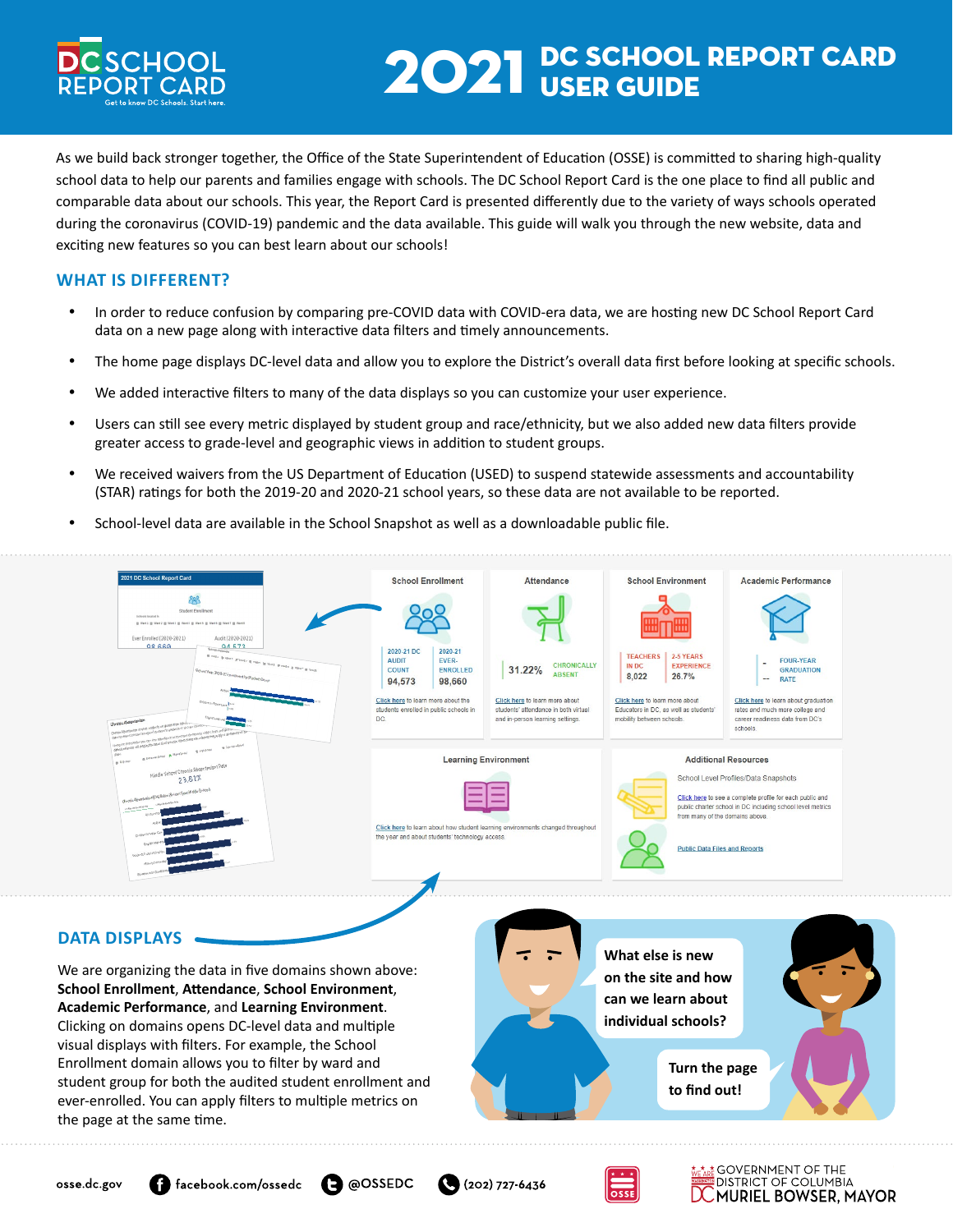#### **WHAT IS NEW?**

- • During the 2020-21 school year, students participated in learning in a wide variety of ways. Some students transitioned from a completely remote learning setting to one that included in-person learning. You can explore this DC-level information in the Learning Environment domain.
- Additionally, as a component of the waiver received from the USED, OSSE is displaying the Chronic Absenteeism data the same way we report it to the federal government. Chronic absenteeism is a metric that displays the percentage of students who are absent more than 10 percent of the possible days at schools. For a student enrolled for 180 days this would mean they missed more than 18 days of school. (Previously, we displayed a similar metric on the report card by showing the percentage of students attending school 90 percent or more of the possible days.)





## **SCHOOL SNAPSHOT**



Since we began developing the DC School Report Card in 2017, we have consistently heard from parents about the importance of reliable information about school operations, offerings, and performance. We designed the new school snapshots to provide what parents have come to expect from the DC School Report Card. On the first page, you will see the traditional school profile information including a message from the school, parent organization details, and school program offerings One each page that follows you will see all available school performance metrics such as areas of attendance, student mobility, and graduation rates.

As you continue to scroll through the page, you will see school-level data displays with comparisons to the DC Overall average for the metric and grade band.